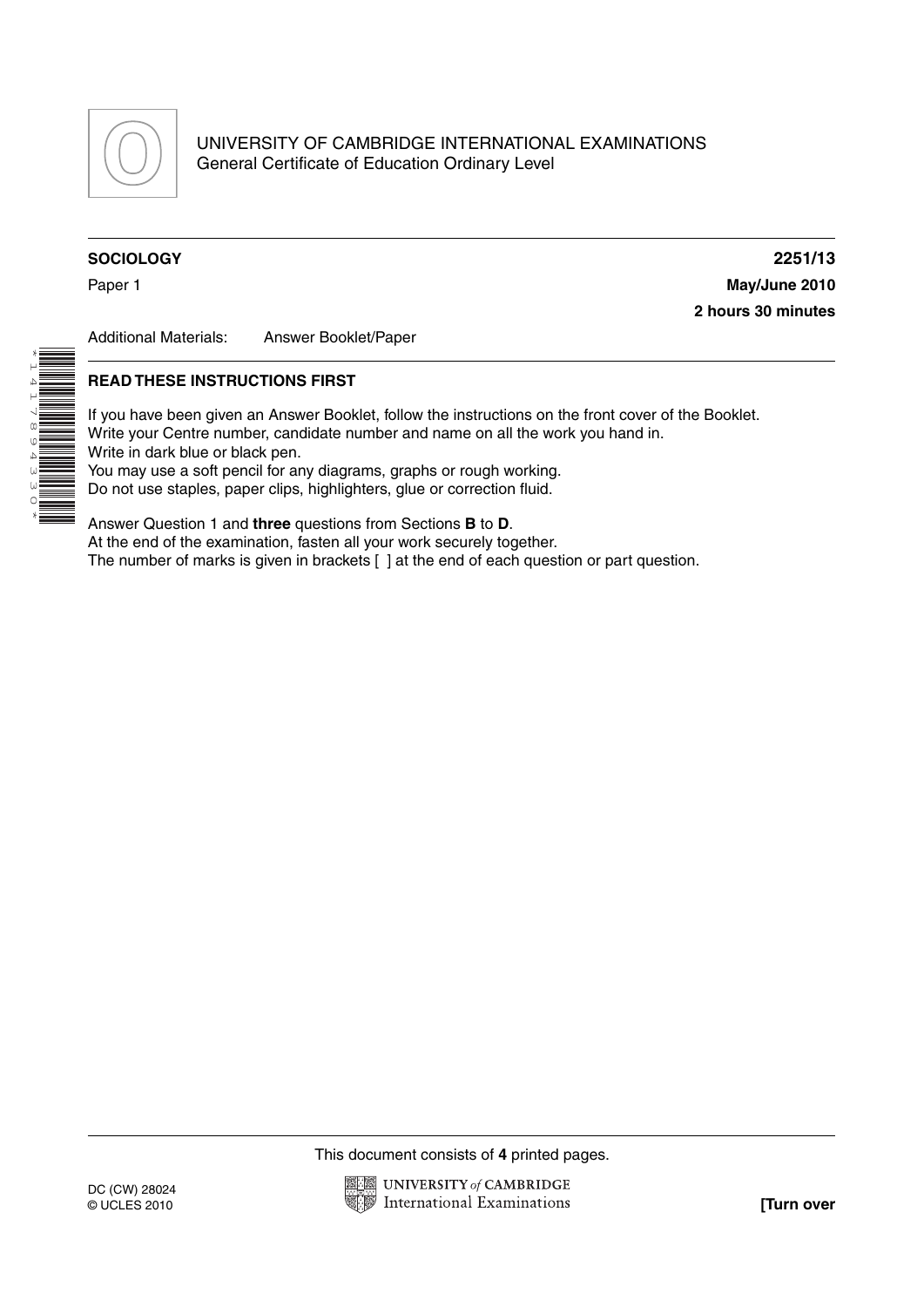## **Section A: Research Methods**

Unstructured or informal interviews are used by researchers who are seeking to collect *qualitative* data. The aim of the interview is to collect detailed responses. Usually such interviews are carried out in an informal setting to help the interviewee feel relaxed. This will enable the interviewee to answer in their own way.

Limitations with this method of collecting data include the possibility that there may be an interviewer effect. Also, unstructured interviews may not be representative and are said to lack reliability. In addition, there may be problems recording information accurately as answers may be very long.

Sociologists who carry out quantitative research often use methods like questionnaires and focus on using standardised questions which can be given to a much larger sample. From such surveys generalisations can be made if the sample is well constructed.

**1 (a)** In sociological research what is meant by the following terms:

|     | (i)   | informal setting                                                                                                                 | [2]   |
|-----|-------|----------------------------------------------------------------------------------------------------------------------------------|-------|
|     | (ii)  | reliability                                                                                                                      | $[2]$ |
|     | (iii) | standardised questions.                                                                                                          | $[2]$ |
| (b) | (i)   | Describe one reason why unstructured interviews may not be representative.                                                       | $[2]$ |
|     | (ii)  | Describe one reason why unstructured interviews may not be valid.                                                                | $[2]$ |
| (c) | data. | Describe two reasons why unstructured interviews are a good method for collecting qualitative                                    | [4]   |
| (d) |       | Describe two reasons why <i>unstructured</i> interviews may not be a suitable method for collecting<br><i>quantitative</i> data. | [4]   |
| (e) |       | Briefly describe two methods, other than a questionnaire, that a sociologist might use to<br>collect quantitative data.          | $[4]$ |
| (f) |       | Describe two strengths and two limitations of using quantitative research in Sociology.                                          | [8]   |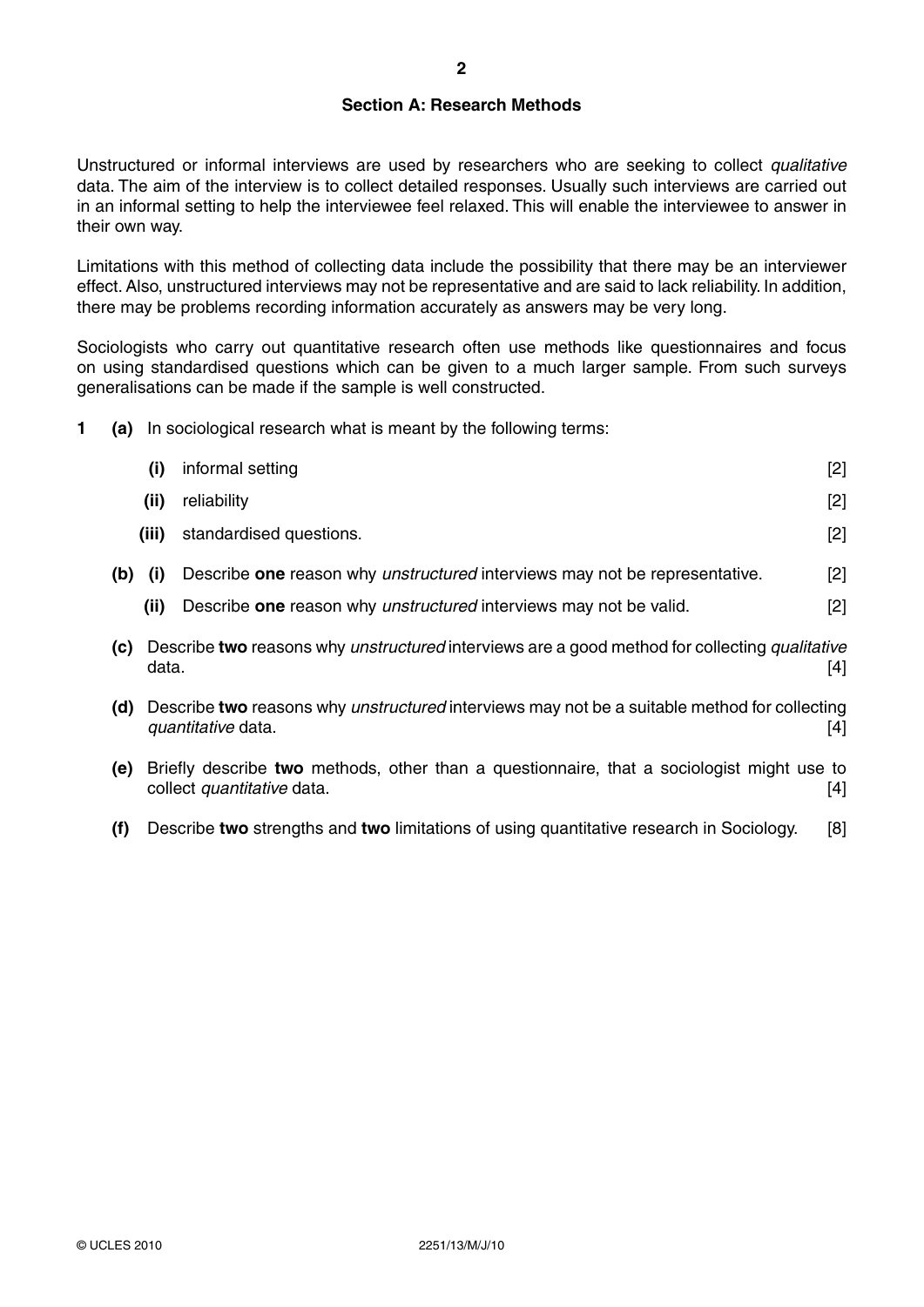**3**

# **Section B: Culture and Socialisation**

**2** Sociologists believe men and women develop their gender roles through socialisation.

|   | (a) | What is meant by the term roles?                                           | $[2]$ |
|---|-----|----------------------------------------------------------------------------|-------|
|   | (b) | Describe two ways in which gender roles are learned.                       | $[4]$ |
|   | (C) | Explain why the gender roles of males and females may differ.              | [6]   |
|   |     | (d) To what extent are people free to choose their gender roles?           | [8]   |
| 3 |     | For societies to remain stable social control must be established.         |       |
|   | (a) | What is meant by the term social control?                                  | $[2]$ |
|   | (b) | Describe two ways in which informal social control can be carried out.     | [4]   |
|   | (c) | Explain how formal social control operates in modern industrial societies. | [6]   |
|   | (d) | How far does social control benefit everyone in society?                   | [8]   |

# **Section C: Social Stratification and Inequality**

**4** Some sociologists believe women continue to lack social status in many societies.

| (a)                                                                                                                                                                                                              | What is meant by the term social status?                                                                             | $[2]$      |
|------------------------------------------------------------------------------------------------------------------------------------------------------------------------------------------------------------------|----------------------------------------------------------------------------------------------------------------------|------------|
|                                                                                                                                                                                                                  | Describe two ways in which women lack social status.                                                                 | $[4]$      |
| (c)                                                                                                                                                                                                              | Explain why women may have fewer opportunities than men to gain promotion at work in<br>modern industrial societies. | [6]        |
| (d)                                                                                                                                                                                                              | To what extent have there been improvements in women's life chances in modern industrial<br>societies?               | [8]        |
| 5<br>Stratification remains an important feature of all societies. Social class is one form of stratification<br>in modern industrial societies, but some sociologists claim that it is becoming less important. |                                                                                                                      |            |
|                                                                                                                                                                                                                  | What is meant by the term social class?                                                                              | $[2]$      |
| (b)                                                                                                                                                                                                              | Describe two types of social division, other than social class, in modern industrial societies.                      | $[4]$      |
| (c)                                                                                                                                                                                                              | Explain how a person's social class background may influence their work opportunities.                               | [6]        |
| (d)                                                                                                                                                                                                              | To what extent are social class differences disappearing in modern industrial societies?                             | [8]        |
|                                                                                                                                                                                                                  |                                                                                                                      | (b)<br>(a) |